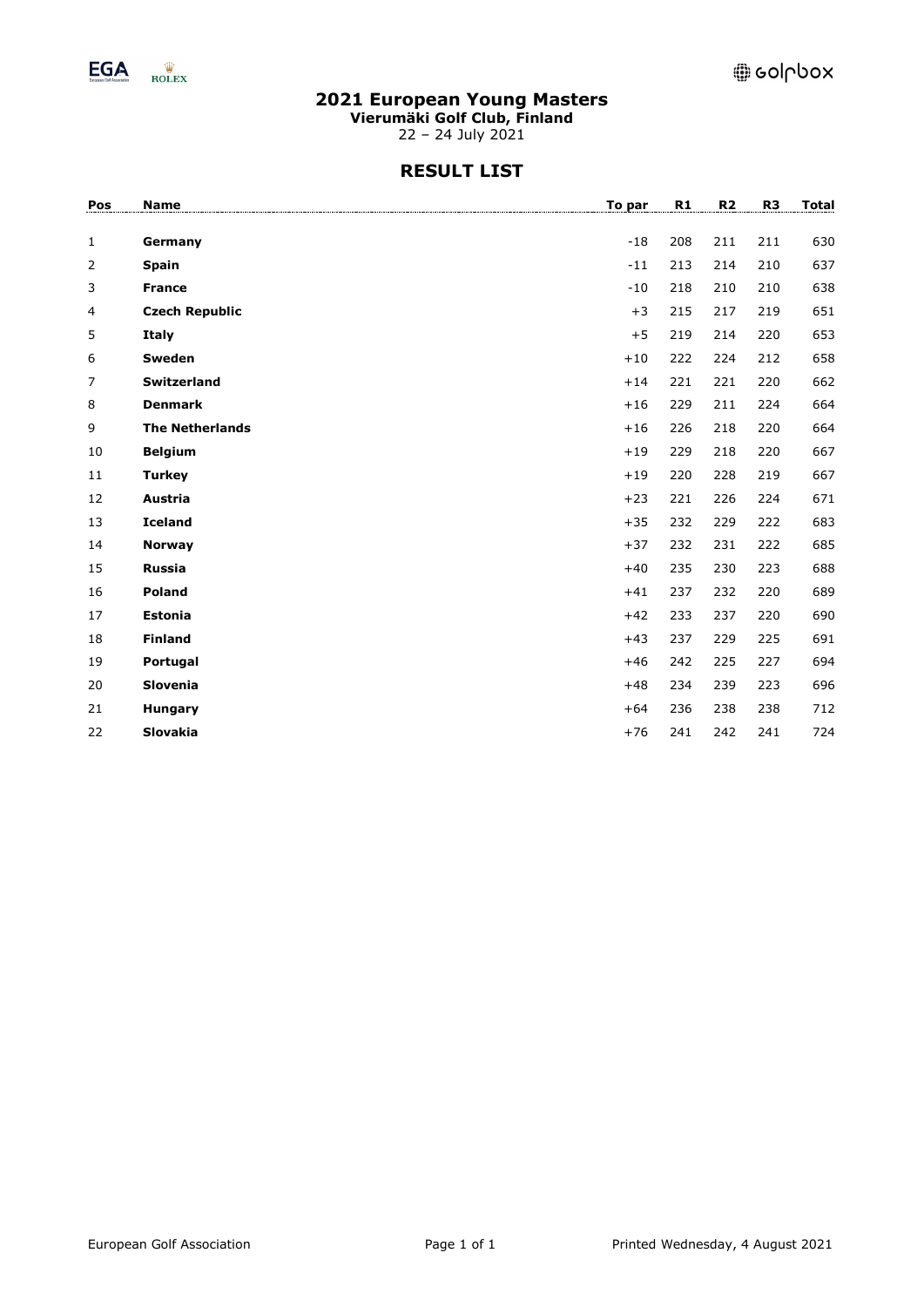

**Vierumäki Golf Club, Finland**

22 – 24 July 2021

## **LEADERBOARD Team**

| Pos            | Name                                | Country           | <b>HCP</b> | To par | R1  | R <sub>2</sub> | R <sub>3</sub> | <b>Total</b> |
|----------------|-------------------------------------|-------------------|------------|--------|-----|----------------|----------------|--------------|
|                |                                     |                   |            |        |     |                |                |              |
| $\mathbf{1}$   | Germany                             |                   | $+19.5$    | $-18$  | 208 | 211            | 211            | 630          |
|                | WIEDEMEYER, Tim                     | Germany           | $+4.8$     |        | 65  | 71             | 76             |              |
|                | WERNICKE, Peer                      | Germany           | $+3.5$     |        | 74  | 72             | 70             |              |
|                | BRIEM, Helen                        | Germany           | $+6.3$     |        | 69  | 71             | 65             |              |
|                | GOLLAN, Philippa                    | Germany           | $+4.9$     |        | 74  | 69             | 76             |              |
|                |                                     |                   |            |        |     |                |                |              |
| $\overline{2}$ | <b>Spain</b>                        |                   | $+14.6$    | $-11$  | 213 | 214            | 210            | 637          |
|                | SIYUAN HAO, Jorge                   | Spain             | $+4.2$     |        | 67  | 70             | 70             |              |
|                | JIMENEZ, Sergio                     | Spain             | $+3.1$     |        | 76  | 76             | 70             |              |
|                | MARTIN, Paula                       | Spain             | $+4.0$     |        | 70  | 71             | 70             |              |
|                | REVUELTA, Andrea                    | Spain             | $+3.3$     |        | 84  | 73             | 72             |              |
| 3              | <b>France</b>                       |                   | $+13.9$    | $-10$  | 218 | 210            | 210            | 638          |
|                | LUNA, Valentin                      | France            | $+2.0$     |        | 72  | 70             | 79             |              |
|                | AUCH-ROY, Noa                       | France            | $+3.3$     |        | 75  | 68             | 73             |              |
|                | HECK, Vairana                       | France            | $+4.8$     |        | 76  | 72             | 66             |              |
|                | ARCHER, Inès                        | France            | $+3.8$     |        | 71  | 73             | 71             |              |
|                |                                     |                   |            |        |     |                |                |              |
| 4              | <b>Czech Republic</b>               |                   | $+15.7$    | $+3$   | 215 | 217            | 219            | 651          |
|                | JANDA, Jakub                        | Czech<br>Republic | $+3.7$     |        | 73  | 79             | 74             |              |
|                | FORMANEK, Timotej                   | Czech<br>Republic | $+3.6$     |        | 75  | 74             | 76             |              |
|                | VODICKOVA, Denisa                   | Czech<br>Republic | $+4.8$     |        | 69  | 68             | 70             |              |
|                | SIONKOVA, Klara                     | Czech<br>Republic | $+3.6$     |        | 73  | 75             | 75             |              |
| 5              | <b>Italy</b>                        |                   | $+16.5$    | $+5$   | 219 | 214            | 220            | 653          |
|                | FLORIOLI, Marco                     | Italy             | $+5.5$     |        | 76  | 70             | 71             |              |
|                | FERRERO, Michele                    | Italy             | $+2.3$     |        | 72  | 73             | 73             |              |
|                | FIORELLINI, Francesca               | Italy             | $+6.0$     |        | 71  | 71             | 77             |              |
|                | ROSSETTIN, Lorena                   | Italy             | $+2.7$     |        | 77  | 80             | 76             |              |
|                |                                     |                   |            |        |     |                |                |              |
| 6              | Sweden                              |                   | $+10.3$    | $+10$  | 222 | 224            | 212            | 658          |
|                | FAHLBERG-JOHNSSON, Filip            | Sweden            | $+4.3$     |        | 73  | 75             | 70             |              |
|                | WISTRAND, William                   | Sweden            | $+2.5$     |        | 73  | 75             | 71             |              |
|                | LINDQVIST, Ida                      | Sweden            | $+1.8$     |        | 76  | 74             | 71             |              |
|                | BERGLUND, Alexandra                 | Sweden            | $+1.7$     |        | 81  | 76             | 75             |              |
| 7              | Switzerland                         |                   | $+5.6$     | $+14$  | 221 | 221            | 220            | 662          |
|                | KELLER, Marc                        | Switzerland       | $+3.8$     |        | 72  | 79             | 74             |              |
|                | BRAND, Alexander                    | Switzerland       | $+1.1$     |        | 73  | 72             | 78             |              |
|                | UEBELHART, Sarah                    | Switzerland       | $+0.4$     |        | 78  | 77             | 73             |              |
|                | ARAFI, Anaïs                        | Switzerland       | $+0.3$     |        | 76  | 72             | 73             |              |
|                |                                     |                   |            |        |     |                |                |              |
| 8              | <b>Denmark</b>                      |                   | $+9.8$     | $+16$  | 229 | 211            | 224            | 664          |
|                | PETERSEN, Emil Elkjær               | Denmark           | $+3.0$     |        | 79  | 72             | 75             |              |
|                | LYKKEBERG, Bertil Johan             | Denmark           | $+2.4$     |        | 74  | 70             | 74             |              |
|                | JOHANSEN, Mellissa Augusta Løvestad | Denmark           | $+1.8$     |        | 78  | 69             | 75             |              |
|                | KRUSE, Viola                        | Denmark           | $+2.6$     |        | 77  | 75             | 75             |              |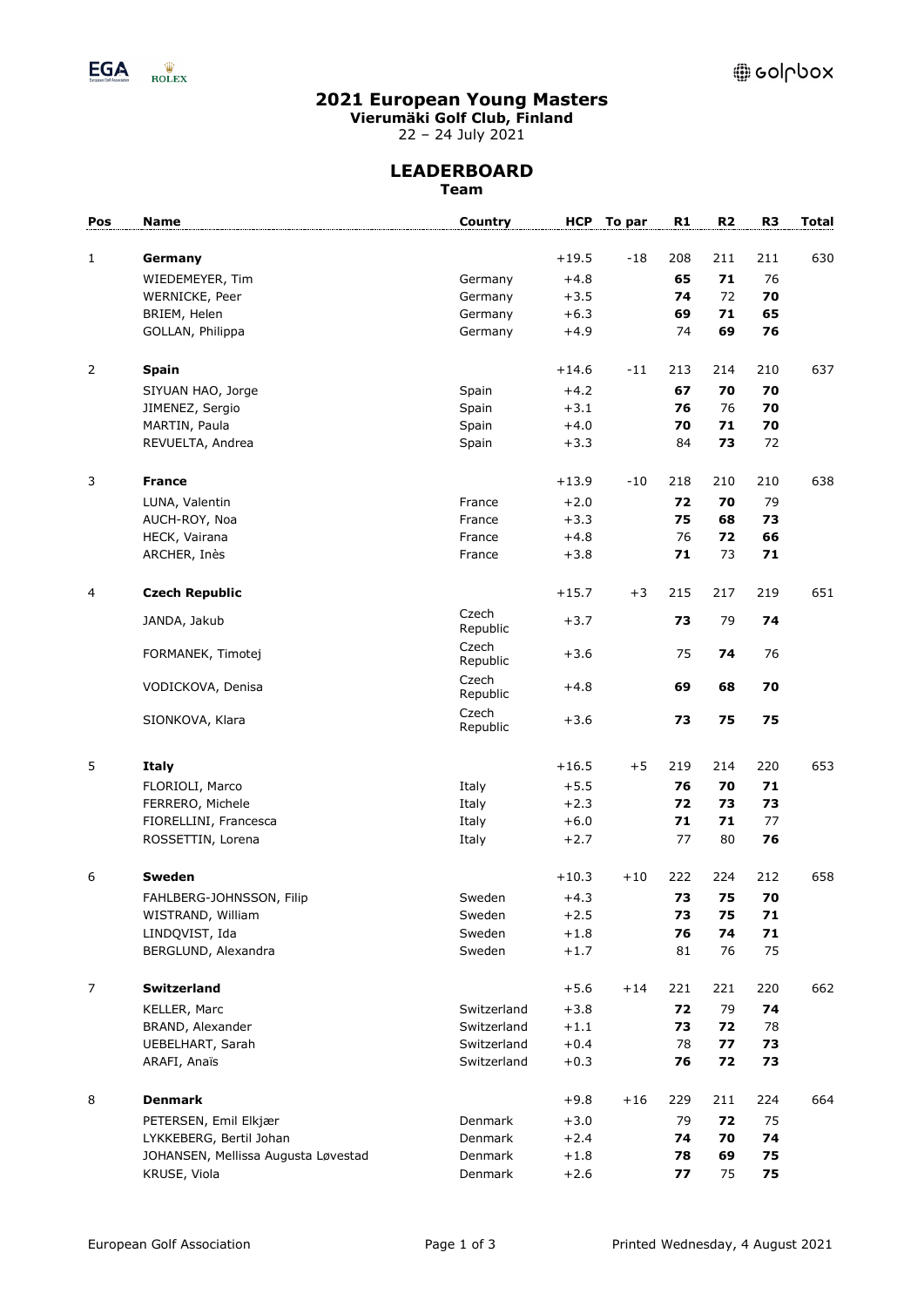

**Vierumäki Golf Club, Finland**

22 – 24 July 2021

## **LEADERBOARD Team**

| Pos | Name                         | <b>Country</b>        |            | HCP To par | R1  | R <sub>2</sub> | R <sub>3</sub> | <b>Total</b> |
|-----|------------------------------|-----------------------|------------|------------|-----|----------------|----------------|--------------|
|     |                              |                       |            |            |     |                |                |              |
| 9   | <b>The Netherlands</b>       |                       | $+8.5$     | $+16$      | 226 | 218            | 220            | 664          |
|     | APPEL, Loran                 | Netherlands           | $+2.2$     |            | 76  | 74             | 76             |              |
|     | CHANG, Kayden                | Netherlands           | $+2.5$     |            | 80  | 78             | 74             |              |
|     | VAN BEEK, Fleur              | Netherlands           | $+1.4$     |            | 73  | 70             | 75             |              |
|     | BOERE, Rosanne               | Netherlands           | $+2.4$     |            | 77  | 74             | 71             |              |
| 10  | <b>Belgium</b>               |                       | $+8.5$     | $+19$      | 229 | 218            | 220            | 667          |
|     | ANTOIN, Arnaud               | Belgium               | $+0.7$     |            | 78  | 74             | 80             |              |
|     | WATHELET, Kolya              | Belgium               | $+0.2$     |            | 80  | 84             | 78             |              |
|     | DE BOCK, Savannah            | Belgium               | $+6.0$     |            | 71  | 69             | 67             |              |
|     | CUYVERS, Louise              | Belgium               | $+1.6$     |            | 80  | 75             | 75             |              |
| 11  | <b>Turkey</b>                |                       | 4.7        | $+19$      | 220 | 228            | 219            | 667          |
|     | BERKER, Ali Berk             | Turkey                | $+1.6$     |            | 71  | 80             | 69             |              |
|     | GURDENLI, Can                | Turkey                | $+2.3$     |            | 71  | 73             | 69             |              |
|     | SUALP, Zeynep                | Turkey                | 3.4        |            | 81  | 75             | 81             |              |
|     | ICGOREN, Solmaz Mira         | Turkey                | 5.2        |            | 78  | 82             | 88             |              |
|     |                              |                       |            |            |     |                |                |              |
| 12  | Austria                      |                       | .4         | $+23$      | 221 | 226            | 224            | 671          |
|     | WEISS, Mathias               | Austria               | $+1.7$     |            | 72  | 74             | 73             |              |
|     | LOTSCHAK, Jakob              | Austria               | $+1.3$     |            | 72  | 77             | 76             |              |
|     | SINNHUBER, Leonie            | Austria               | 0.1        |            | 82  | 75             | 75             |              |
|     | BAUER, Victoria              | Austria               | 3.3        |            | 77  | 81             | 79             |              |
| 13  | <b>Iceland</b>               |                       | 8.9        | $+35$      | 232 | 229            | 222            | 683          |
|     | ÁGÚSTSSON, Skúli Gunnar      | Iceland               | 2.1        |            | 78  | 80             | 72             |              |
|     | HEIĐARSSON, Veigar           | Iceland               | 3.5        |            | 84  | 79             | 79             |              |
|     | PÁLSDÓTTIR, Helga Signý      | Iceland               | 4.1        |            | 83  | 75             | 79             |              |
|     | SIGURBRANDSDÓTTIR, Perla Sól | Iceland               | $+0.8$     |            | 71  | 75             | 71             |              |
| 14  | <b>Norway</b>                |                       | 4.5        | $+37$      | 232 | 231            | 222            | 685          |
|     | NILSSON, Jakob               | Norway                | $+1.1$     |            | 73  | 75             | 77             |              |
|     | BACH, Oscar                  | Norway                | $+3.4$     |            | 78  | 76             | 72             |              |
|     | SILJANDER, Nova Sofia        | Norway                | 3.6        |            | 81  | 80             | 73             |              |
|     | TØNNESSEN, Ella              | Norway                | 5.4        |            | 86  | 91             | 85             |              |
| 15  | <b>Russia</b>                |                       | $\cdot$ .2 | $+40$      | 235 | 230            | 223            | 688          |
|     | EFREMOV, Mikhail             | Russian<br>Federation | $+1.3$     |            | 79  | 73             | 80             |              |
|     | SURZHIK, Stepan              | Russian<br>Federation | 0.4        |            | 82  | 72             | 70             |              |
|     | DOLINA, Maria                | Russian<br>Federation | 1.1        |            | 74  | 85             | 73             |              |
| 16  | Poland                       |                       | $+0.6$     | $+41$      | 237 | 232            | 220            | 689          |
|     | BRANICKI, Jan                | Poland                | 0.9        |            | 82  | 78             | 70             |              |
|     | JANUSIEWICZ, Maciej          | Poland                | 2.0        |            | 82  | 84             | 79             |              |
|     | KRAWCZYŃSKA, Matylda         | Poland                | $+1.7$     |            | 80  | 74             | 74             |              |
|     | KOZAKIEWICZ, Kleopatra       | Poland                | $+1.8$     |            | 75  | 80             | 76             |              |
|     |                              |                       |            |            |     |                |                |              |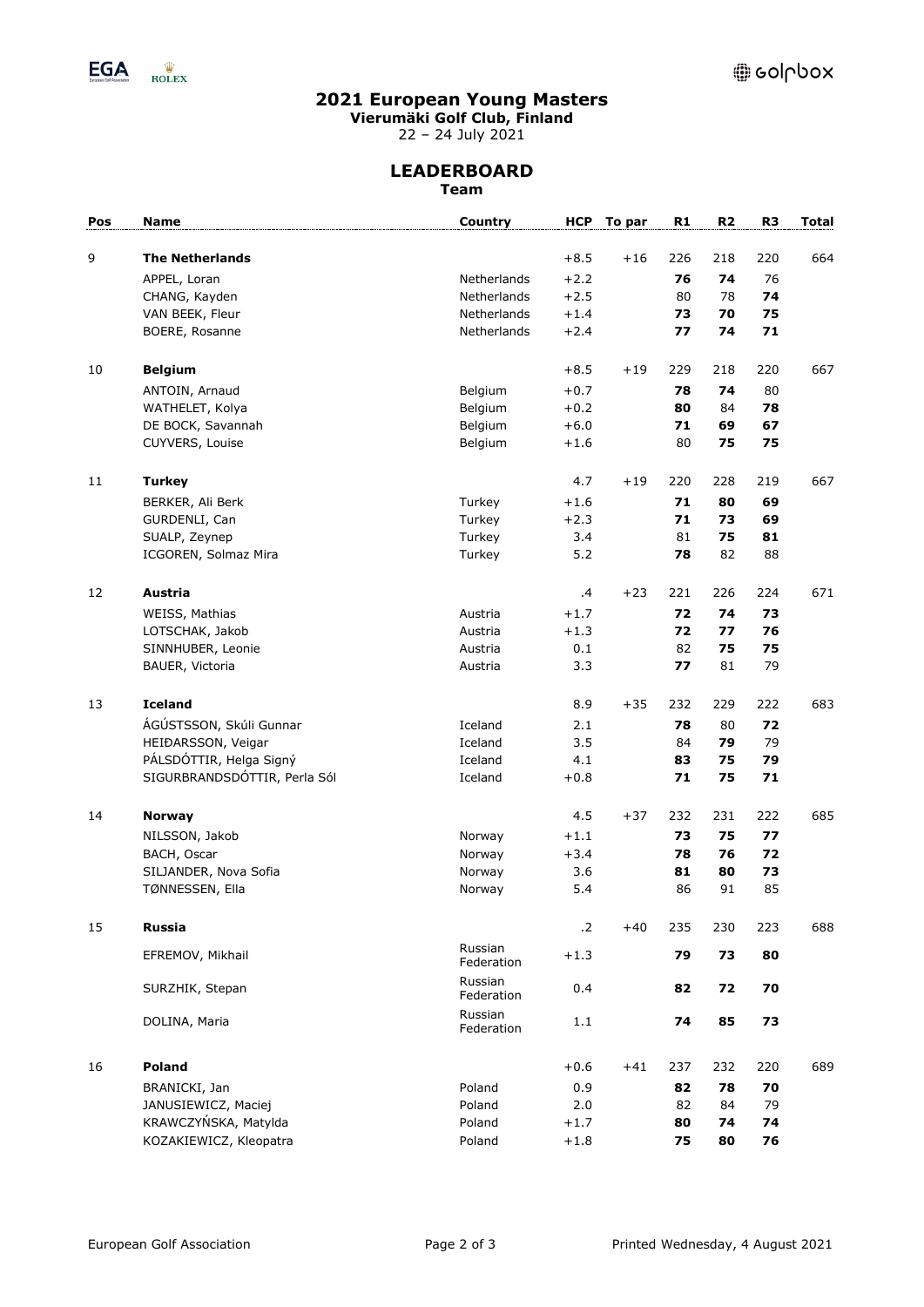

**Vierumäki Golf Club, Finland**

22 – 24 July 2021

## **LEADERBOARD Team**

| Pos | <b>Name</b>             | Country  | <b>HCP</b> | To par | R1  | R <sub>2</sub> | R <sub>3</sub> | <b>Total</b> |
|-----|-------------------------|----------|------------|--------|-----|----------------|----------------|--------------|
| 17  | <b>Estonia</b>          |          | 3.8        | $+42$  | 233 | 237            | 220            | 690          |
|     | KANGUST, Ruut           | Estonia  | $+2.2$     |        | 83  | 75             | 72             |              |
|     | KIVI, Ralf Johan        | Estonia  | $+1.0$     |        | 73  | 81             | 74             |              |
|     | REEMET, Elizaveta Sofia | Estonia  | $+1.4$     |        | 77  | 81             | 74             |              |
|     | SIREL, Isabel           | Estonia  | 8.4        |        | 85  | 89             | 89             |              |
| 18  | <b>Finland</b>          |          | $+0.4$     | $+43$  | 237 | 229            | 225            | 691          |
|     | KULMALA, Arttu          | Finland  | $+1.0$     |        | 83  | 77             | 75             |              |
|     | HELLBERG, Leevi         | Finland  | $+2.5$     |        | 72  | 72             | 78             |              |
|     | PALIN, Sandra           | Finland  | $1.0$      |        | 82  | 80             | 78             |              |
|     | ANTTILA, Josefiina      | Finland  | 2.1        |        | 90  | 80             | 72             |              |
| 19  | Portugal                |          | 2.1        | $+46$  | 242 | 225            | 227            | 694          |
|     | FREITAS, Pedro Afonso   | Portugal | 1.3        |        | 86  | 72             | 78             |              |
|     | SOUSA MACHADO, Pedro    | Portugal | 1.4        |        | 79  | 79             | 75             |              |
|     | MENDONÇA, Constança     | Portugal | 2.1        |        | 89  | 79             | 79             |              |
|     | COSTA RODRIGUES, Ana    | Portugal | $+2.7$     |        | 77  | 74             | 74             |              |
| 20  | Slovenia                |          | 17.2       | $+48$  | 234 | 239            | 223            | 696          |
|     | BABNIK, Jaka            | Slovenia | $+2.1$     |        | 76  | 75             | 71             |              |
|     | BABNIK, Ziga            | Slovenia | 1.5        |        | 69  | 79             | 71             |              |
|     | POLAK, Ester            | Slovenia | 7.5        |        | 89  | 85             | 81             |              |
|     | BALKOVEC, Petra         | Slovenia | 10.3       |        | 89  | 85             | 85             |              |
| 21  | <b>Hungary</b>          |          | 12.3       | $+64$  | 236 | 238            | 238            | 712          |
|     | KÁROLY, Ádám Endre      | Hungary  | 3.6        |        | 92  | 85             | 82             |              |
|     | SOMOGYI, Bence Sámuel   | Hungary  | 0.6        |        | 80  | 75             | 76             |              |
|     | STERN, Lea Sára         | Hungary  | 6.5        |        | 82  | 88             | 80             |              |
|     | JACZKOVICS, Emma        | Hungary  | 1.6        |        | 74  | 78             | 82             |              |
| 22  | <b>Slovakia</b>         |          | 2.9        | $+76$  | 241 | 242            | 241            | 724          |
|     | BENČÍK, Adam            | Slovakia | $+1.2$     |        | 75  | 74             | 74             |              |
|     | MUNK, Tobias            | Slovakia | 2.1        |        | 85  | 85             | 86             |              |
|     | SEDMÁKOVÁ, Dominika     | Slovakia | 2.0        |        | 81  | 83             | 81             |              |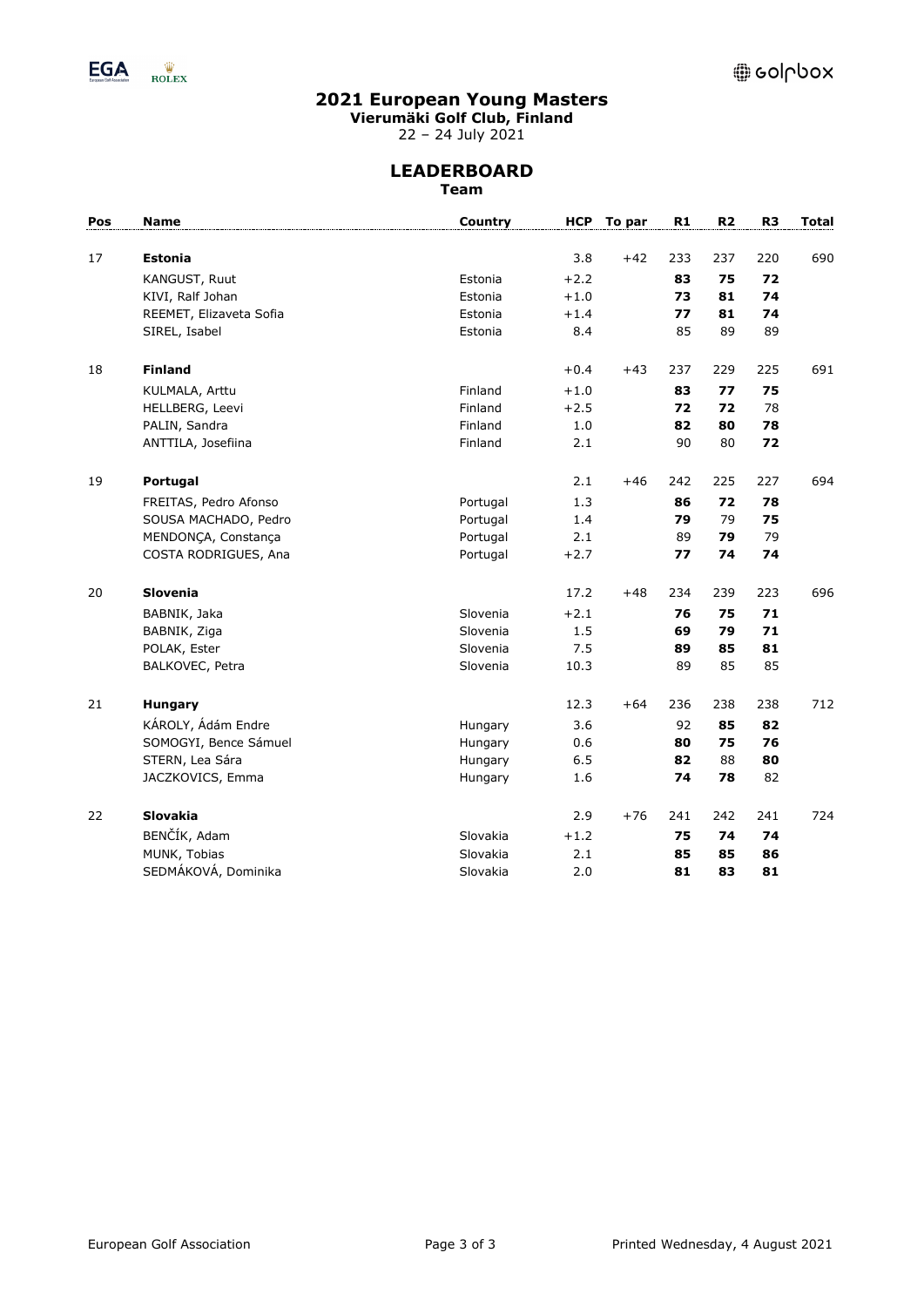

# @ colpbox

# **2021 European Young Masters**

**Vierumäki Golf Club, Finland**

22 – 24 July 2021

#### **LEADERBOARD Girls**

| Pos             | <b>Name</b>                         | Country               | <b>HCP</b> | To par | R1 | R2 | R <sub>3</sub> | <b>Total</b> |
|-----------------|-------------------------------------|-----------------------|------------|--------|----|----|----------------|--------------|
| $\mathbf{1}$    | BRIEM, Helen                        | Germany               | $+6.3$     | $-11$  | 69 | 71 | 65             | 205          |
| T <sub>2</sub>  | DE BOCK, Savannah                   | Belgium               | $+6.0$     | -9     | 71 | 69 | 67             | 207          |
| T <sub>2</sub>  | VODICKOVA, Denisa                   | Czech<br>Republic     | $+4.8$     | -9     | 69 | 68 | 70             | 207          |
| 4               | MARTIN, Paula                       | Spain                 | $+4.0$     | $-5$   | 70 | 71 | 70             | 211          |
| 5               | HECK, Vairana                       | France                | $+4.8$     | $-2$   | 76 | 72 | 66             | 214          |
| 6               | ARCHER, Inès                        | France                | $+3.8$     | $-1$   | 71 | 73 | 71             | 215          |
| 7               | SIGURBRANDSDÓTTIR, Perla Sól        | Iceland               | $+0.8$     | $+1$   | 71 | 75 | 71             | 217          |
| 8               | VAN BEEK, Fleur                     | Netherlands           | $+1.4$     | $+2$   | 73 | 70 | 75             | 218          |
| T9              | GOLLAN, Philippa                    | Germany               | $+4.9$     | $+3$   | 74 | 69 | 76             | 219          |
| T <sub>9</sub>  | FIORELLINI, Francesca               | Italy                 | $+6.0$     | $+3$   | 71 | 71 | 77             | 219          |
| T11             | LINDQVIST, Ida                      | Sweden                | $+1.8$     | $+5$   | 76 | 74 | 71             | 221          |
| T11             | ARAFI, Anaïs                        | Switzerland           | $+0.3$     | $+5$   | 76 | 72 | 73             | 221          |
| T13             | BOERE, Rosanne                      | Netherlands           | $+2.4$     | $+6$   | 77 | 74 | 71             | 222          |
| T13             | JOHANSEN, Mellissa Augusta Løvestad | Denmark               | $+1.8$     | $+6$   | 78 | 69 | 75             | 222          |
| 15              | SIONKOVA, Klara                     | Czech<br>Republic     | $+3.6$     | $+7$   | 73 | 75 | 75             | 223          |
| 16              | COSTA RODRIGUES, Ana                | Portugal              | $+2.7$     | $+9$   | 77 | 74 | 74             | 225          |
| 17              | KRUSE, Viola                        | Denmark               | $+2.6$     | $+11$  | 77 | 75 | 75             | 227          |
| T18             | UEBELHART, Sarah                    | Switzerland           | $+0.4$     | $+12$  | 78 | 77 | 73             | 228          |
| T18             | KRAWCZYŃSKA, Matylda                | Poland                | $+1.7$     | $+12$  | 80 | 74 | 74             | 228          |
| 20              | REVUELTA, Andrea                    | Spain                 | $+3.3$     | $+13$  | 84 | 73 | 72             | 229          |
| 21              | CUYVERS, Louise                     | Belgium               | $+1.6$     | $+14$  | 80 | 75 | 75             | 230          |
| 22              | KOZAKIEWICZ, Kleopatra              | Poland                | $+1.8$     | $+15$  | 75 | 80 | 76             | 231          |
| T23             | DOLINA, Maria                       | Russian<br>Federation | 1.1        | $+16$  | 74 | 85 | 73             | 232          |
| T <sub>23</sub> | REEMET, Elizaveta Sofia             | Estonia               | $+1.4$     | $+16$  | 77 | 81 | 74             | 232          |
| T23             | SINNHUBER, Leonie                   | Austria               | 0.1        | $+16$  | 82 | 75 | 75             | 232          |
| T <sub>23</sub> | BERGLUND, Alexandra                 | Sweden                | $+1.7$     | $+16$  | 81 | 76 | 75             | 232          |
| 27              | ROSSETTIN, Lorena                   | Italy                 | $+2.7$     | $+17$  | 77 | 80 | 76             | 233          |
| T28             | SILJANDER, Nova Sofia               | Norway                | 3.6        | $+18$  | 81 | 80 | 73             | 234          |
| T28             | JACZKOVICS, Emma                    | Hungary               | 1.6        | $+18$  | 74 | 78 | 82             | 234          |
| T30             | BAUER, Victoria                     | Austria               | 3.3        | $+21$  | 77 | 81 | 79             | 237          |
| T30             | PÁLSDÓTTIR, Helga Signý             | Iceland               | 4.1        | $+21$  | 83 | 75 | 79             | 237          |
| T30             | SUALP, Zeynep                       | Turkey                | 3.4        | $+21$  | 81 | 75 | 81             | 237          |
| 33              | GEORGIEVA, Victoria                 | <b>Bulgaria</b>       | 4.9        | $+23$  | 81 | 81 | 77             | 239          |
| 34              | PALIN, Sandra                       | Finland               | 1.0        | $+24$  | 82 | 80 | 78             | 240          |
| 35              | ANTTILA, Josefiina                  | Finland               | 2.1        | $+26$  | 90 | 80 | 72             | 242          |
| 36              | SEDMÁKOVÁ, Dominika                 | Slovakia              | 2.0        | $+29$  | 81 | 83 | 81             | 245          |
| 37              | MENDONÇA, Constança                 | Portugal              | 2.1        | $+31$  | 89 | 79 | 79             | 247          |
| 38              | ICGOREN, Solmaz Mira                | Turkey                | $5.2$      | $+32$  | 78 | 82 | 88             | 248          |
| 39              | STERN, Lea Sára                     | Hungary               | $6.5$      | $+34$  | 82 | 88 | 80             | 250          |
| 40              | POLAK, Ester                        | Slovenia              | 7.5        | $+39$  | 89 | 85 | 81             | 255          |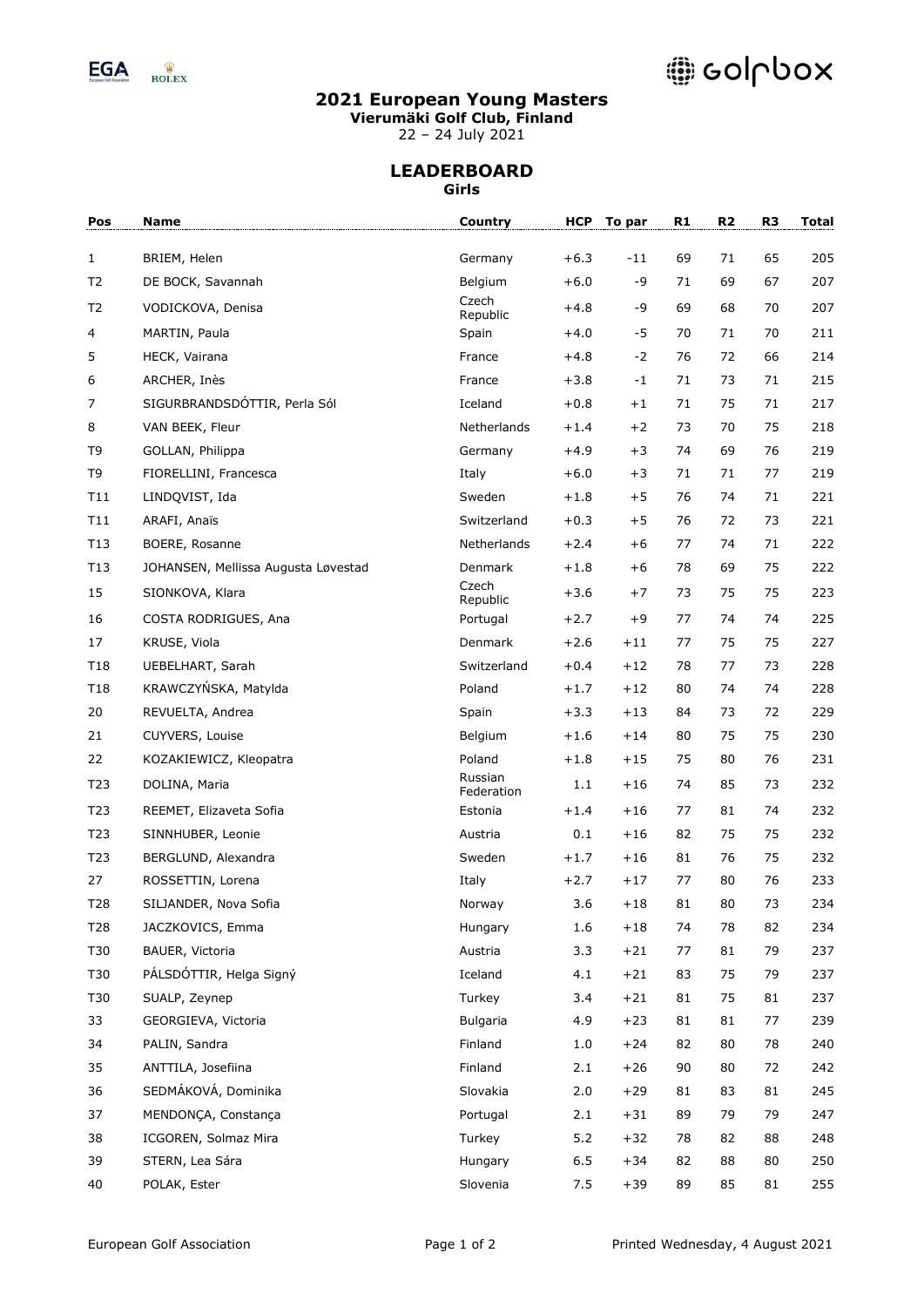

**Vierumäki Golf Club, Finland**

22 – 24 July 2021

#### **LEADERBOARD Girls**

| Name            | Country  |      |       | R1         | R <sub>2</sub> | R3 | Total |
|-----------------|----------|------|-------|------------|----------------|----|-------|
| BALKOVEC, Petra | Slovenia | 10.3 | $+43$ | 89         | 85             | 85 | 259   |
| TØNNESSEN, Ella | Norway   | 5.4  | $+46$ | 86         | 91             | 85 | 262   |
| SIREL, Isabel   | Estonia  | 8.4  | $+47$ | 85         | 89             | 89 | 263   |
|                 |          |      |       | HCP To par |                |    |       |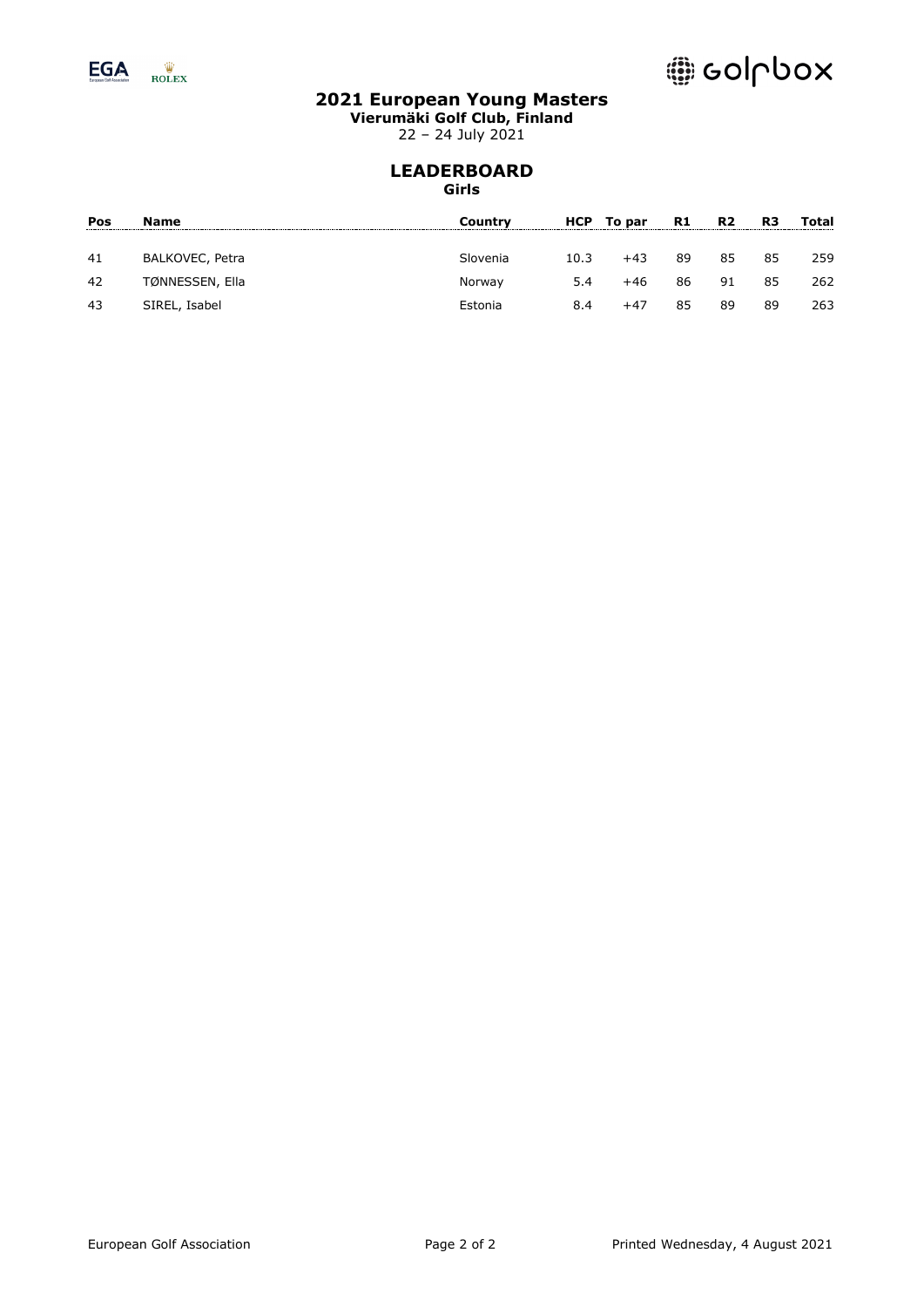

# @ colpbox

# **2021 European Young Masters**

**Vierumäki Golf Club, Finland**

22 – 24 July 2021

## **LEADERBOARD Boys**

| Pos             | Name                     | <b>Country</b>        |        | HCP To par | R1 | R2 | R <sub>3</sub> | <b>Total</b> |
|-----------------|--------------------------|-----------------------|--------|------------|----|----|----------------|--------------|
| $\mathbf{1}$    | SIYUAN HAO, Jorge        | Spain                 | $+4.2$ | -9         | 67 | 70 | 70             | 207          |
| 2               | WIEDEMEYER, Tim          | Germany               | $+4.8$ | $-4$       | 65 | 71 | 76             | 212          |
| 3               | GURDENLI, Can            | Turkey                | $+2.3$ | -3         | 71 | 73 | 69             | 213          |
| T4              | WERNICKE, Peer           | Germany               | $+3.5$ | Par        | 74 | 72 | 70             | 216          |
| T4              | AUCH-ROY, Noa            | France                | $+3.3$ | Par        | 75 | 68 | 73             | 216          |
| 6               | FLORIOLI, Marco          | Italy                 | $+5.5$ | $+1$       | 76 | 70 | 71             | 217          |
| T7              | FAHLBERG-JOHNSSON, Filip | Sweden                | $+4.3$ | $+2$       | 73 | 75 | 70             | 218          |
| T7              | FERRERO, Michele         | Italy                 | $+2.3$ | $+2$       | 72 | 73 | 73             | 218          |
| T7              | LYKKEBERG, Bertil Johan  | Denmark               | $+2.4$ | $+2$       | 74 | 70 | 74             | 218          |
| T10             | BABNIK, Ziga             | Slovenia              | 1.5    | $+3$       | 69 | 79 | 71             | 219          |
| T10             | WISTRAND, William        | Sweden                | $+2.5$ | $+3$       | 73 | 75 | 71             | 219          |
| T10             | WEISS, Mathias           | Austria               | $+1.7$ | $+3$       | 72 | 74 | 73             | 219          |
| 13              | BERKER, Ali Berk         | Turkey                | $+1.6$ | $+4$       | 71 | 80 | 69             | 220          |
| 14              | LUNA, Valentin           | France                | $+2.0$ | $+5$       | 72 | 70 | 79             | 221          |
| T <sub>15</sub> | JIMENEZ, Sergio          | Spain                 | $+3.1$ | $+6$       | 76 | 76 | 70             | 222          |
| T <sub>15</sub> | BABNIK, Jaka             | Slovenia              | $+2.1$ | $+6$       | 76 | 75 | 71             | 222          |
| T15             | HELLBERG, Leevi          | Finland               | $+2.5$ | $+6$       | 72 | 72 | 78             | 222          |
| T18             | BENČÍK, Adam             | Slovakia              | $+1.2$ | $+7$       | 75 | 74 | 74             | 223          |
| T <sub>18</sub> | BRAND, Alexander         | Switzerland           | $+1.1$ | $+7$       | 73 | 72 | 78             | 223          |
| 20              | SURZHIK, Stepan          | Russian<br>Federation | 0.4    | $+8$       | 82 | 72 | 70             | 224          |
| T21             | KELLER, Marc             | Switzerland           | $+3.8$ | $+9$       | 72 | 79 | 74             | 225          |
| T21             | FORMANEK, Timotej        | Czech<br>Republic     | $+3.6$ | $+9$       | 75 | 74 | 76             | 225          |
| T21             | LOTSCHAK, Jakob          | Austria               | $+1.3$ | $+9$       | 72 | 77 | 76             | 225          |
| T21             | NILSSON, Jakob           | Norway                | $+1.1$ | $+9$       | 73 | 75 | 77             | 225          |
| T25             | YANAKIEV, Hristo         | Bulgaria              | $+0.3$ | $+10$      | 78 | 76 | 72             | 226          |
| T25             | BACH, Oscar              | Norway                | $+3.4$ | $+10$      | 78 | 76 | 72             | 226          |
| T <sub>25</sub> | JANDA, Jakub             | Czech<br>Republic     | $+3.7$ | $+10$      | 73 | 79 | 74             | 226          |
| T <sub>25</sub> | PETERSEN, Emil Elkjær    | Denmark               | $+3.0$ | $+10$      | 79 | 72 | 75             | 226          |
| T <sub>25</sub> | APPEL, Loran             | Netherlands           | $+2.2$ | $+10$      | 76 | 74 | 76             | 226          |
| 30              | KIVI, Ralf Johan         | Estonia               | $+1.0$ | $+12$      | 73 | 81 | 74             | 228          |
| T31             | BRANICKI, Jan            | Poland                | 0.9    | $+14$      | 82 | 78 | 70             | 230          |
| T31             | ÁGÚSTSSON, Skúli Gunnar  | Iceland               | 2.1    | $+14$      | 78 | 80 | 72             | 230          |
| T31             | KANGUST, Ruut            | Estonia               | $+2.2$ | $+14$      | 83 | 75 | 72             | 230          |
| T34             | SOMOGYI, Bence Sámuel    | Hungary               | 0.6    | $+15$      | 80 | 75 | 76             | 231          |
| T34             | ALALIN, Timur            | Ukraine               | 1.3    | $+15$      | 79 | 76 | 76             | 231          |
| T36             | CHANG, Kayden            | Netherlands           | $+2.5$ | $+16$      | 80 | 78 | 74             | 232          |
| T36             | EFREMOV, Mikhail         | Russian<br>Federation | $+1.3$ | $+16$      | 79 | 73 | 80             | 232          |
| T36             | ANTOIN, Arnaud           | Belgium               | $+0.7$ | $+16$      | 78 | 74 | 80             | 232          |
| 39              | SOUSA MACHADO, Pedro     | Portugal              | 1.4    | $+17$      | 79 | 79 | 75             | 233          |
| 40              | KULMALA, Arttu           | Finland               | $+1.0$ | $+19$      | 83 | 77 | 75             | 235          |